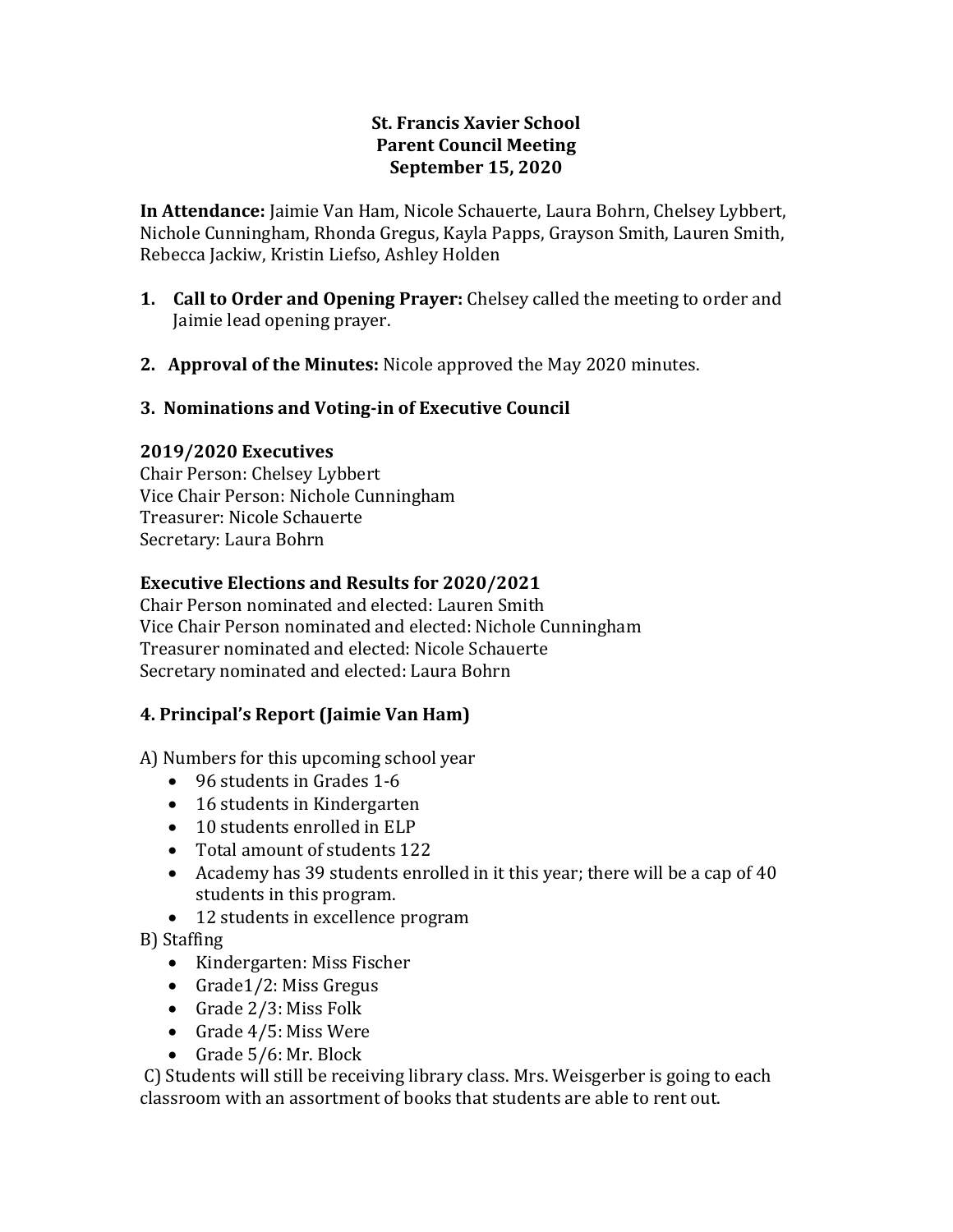### **5. Teacher's Report (Rhonda Gregus)**

Thank you to the parents for all the help over the past months during COVID and online learning

## **6. Chair's Report (Chelsey Lybbert)**

Chelsey thanked everyone for the past 4 years that she has been on council. She is happy to pass the role to Lauren Smith and she will be available to help with anything that is needed for council.

## **7. Treasurer's Report (Nicole Schauerte)**

Nicole reviewed the financials from last year. In total, parent council raised \$8581.57. Expenses paid last year included agendas, Christmas concert, new library books, bussing to Shrove Tuesday, student of the week pencils, class supplies for student rewards, teacher appreciation baskets and welcome night. Playground fund is starting at \$5534.75

### **8. Topics for Discussion**

- **A) Covid-19 Restrictions on School Events-** Due to COVID-19 there are restrictions placed on the school events and mass gatherings. Some of the traditional events that St. Francis Xavier normally partake in unfortnately will not be able to run this year. This includes: Welcome Night, Christmas Dinner, Christmas Market, Halloween Parade (there will Halloween activities in individual classrooms), Valentine's Dance, Field Trips, Fun Day. Every day protocols are changing due to COVID-19. If protocols change and restrictions are lifted then some events can move forward.
- B) **Fall Fundraising:** Discussion on fundraising was held. Nicole will look into Big Box of Cards. We will move forward with Christmas Plant Fundraiser. Ashley will help Laura in organizing this fundraiser. Booster Juice Friday will continue as Booster Juice delivers and all drinks are labeled by student name and boxed into classrooms. Valentine's Day raffle- may need to look at social media and use this as a platform to view raffle baskets and sell tickets. This will be discussed at a later date. Coop Gift Card Fundraiser was used to aid in playground fund. We will not be moving forward with this fundraiser for the 2020/2021 school year.
- C) **Class Lists-** Each school year a form is handed out to parents of each student to voluntary fill out if they wish to add their phone number and parent contacts. Lists are complied and handed out to the students of the